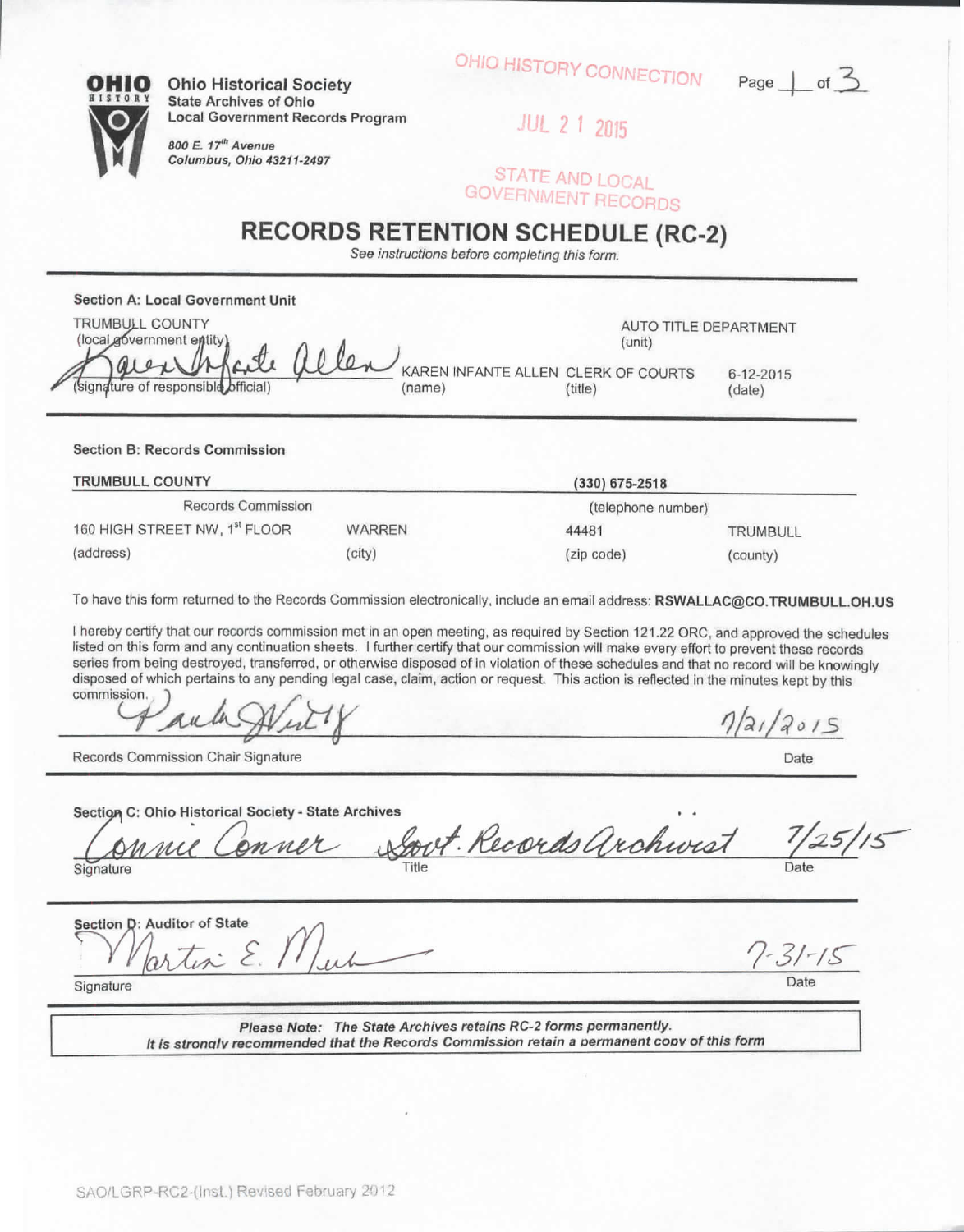Page  $\mathcal{Q}_{\text{of}}$   $\mathcal{Z}_{\text{}}$ 



**OHIO** Ohio Historical Society State Archives of Ohio **Local Government Records Program**

> **800 E. 17th Avenue Columbus, Ohio 43211-2497**

## Section E: Records Retention Schedule TRUMBULL COUNTY CLERK OF COURTS, AUTO TITLE DIVISION

| (1)<br>Schedule<br><b>Number</b> | (2)<br><b>Record Title and Description</b>                                                                                                                                                                                               | (3)<br><b>Retention Period</b>                                                                             | (4)<br>Media<br>Type | (5)<br>For use<br>by<br><b>Auditor of</b><br>State or<br>OHS-<br>LGRP         | (6)<br>$RC-3$<br>Required<br>by OHS-<br><b>LGRP</b> |  |
|----------------------------------|------------------------------------------------------------------------------------------------------------------------------------------------------------------------------------------------------------------------------------------|------------------------------------------------------------------------------------------------------------|----------------------|-------------------------------------------------------------------------------|-----------------------------------------------------|--|
| COCAT-01                         | <b>BANK RECORDS</b><br>Canceled checks, deposit slips and<br>statements                                                                                                                                                                  | <b>Retain for three</b><br>$(3)$ years,<br>provided audited                                                | Paper                |                                                                               | $\Box$                                              |  |
| COCAT-02                         | <b>INDEX TO TITLES (ALPHABETICALS)</b><br>3 x 5's of live records (pre-1993 when<br>computerized). OBSOLETE RECORDS                                                                                                                      | Retain while of<br>continuing and<br>administrative<br>value                                               | Paper                |                                                                               | ☑                                                   |  |
| COCAT-03                         | <b>DATABASE</b><br>State Database - Automated Title<br>Processing System (ATPS). ** The<br>following records series are included<br>in State Database.                                                                                   | <b>Database</b><br>maintained by<br><b>State of Ohio</b>                                                   | Electronic           | Audited means: the verrs<br><del>cheempassod by the r</del> ecords            |                                                     |  |
| COCAT-04                         | <b>DAILY REPORTS/DAILY WORK SLIPS</b><br>Daily cash reports and individual Deputy<br>Clerks' work slips showing transaction                                                                                                              | Retain for three<br>$(3)$ years,<br>provided audited                                                       | Paper                | bhvo been dudit <u>ee</u> by the<br>Auditor of State <del>la</del> nd the     |                                                     |  |
| COCAT-05                         | <b>DAILY REPORTS</b><br><b>Entered into State Database</b>                                                                                                                                                                               | <b>Records</b><br>maintained by<br><b>State of Ohio</b>                                                    |                      | Electronic aludit report has been<br>$\alpha$ and $\alpha$ is to to the books |                                                     |  |
| COCAT-06                         | <b>RECEIPTS</b><br>For cancellations and all cash collected                                                                                                                                                                              | <b>Retain for three</b><br>$(3)$ years,<br>provided audited                                                | Paper                | <u>Gee. 117.26 K).R.C.</u>                                                    | $\Box$                                              |  |
| COCAT-07                         | <b>RECEIPTS</b><br>Scanned for local access                                                                                                                                                                                              | Retain for three<br>$(3)$ years,<br>provided audited                                                       | <b>Electronic</b>    |                                                                               | $\Box$                                              |  |
| COCAT-08                         | <b>RECEIPTS</b><br><b>Entered into State Database</b>                                                                                                                                                                                    | <b>Records</b><br>maintained by<br><b>State of Ohio</b>                                                    | Electronic           |                                                                               | □                                                   |  |
| COCAT-09                         | <b>TITLES</b><br>Including bills of sales and duplicates<br>(ORC 4505.08). "NOTE: Some<br>customers' titles have an "Electronic"<br>lender, so paper is only produced when<br>the customer requests a copy after loan<br>is paid in full | Retain for seven<br>(7) years, EXCEPT<br>retain<br><b>Manufactured</b><br>Homes for thirty<br>$(30)$ years | Paper                |                                                                               |                                                     |  |
| COCAT-10                         | <b>TITLES</b><br>Scanned for local access                                                                                                                                                                                                | Retain for seven<br>(7) years, EXCEPT<br>retain<br>Manufactured<br>Homes for thirty<br>(30) years          | Electronic           |                                                                               | $\Box$                                              |  |
| COCAT-11                         | <b>TITLES</b><br>Entered in EDIS State Database                                                                                                                                                                                          | Retain for five (5)<br>years maintained<br>by State of Ohio                                                |                      |                                                                               | $\Box$                                              |  |